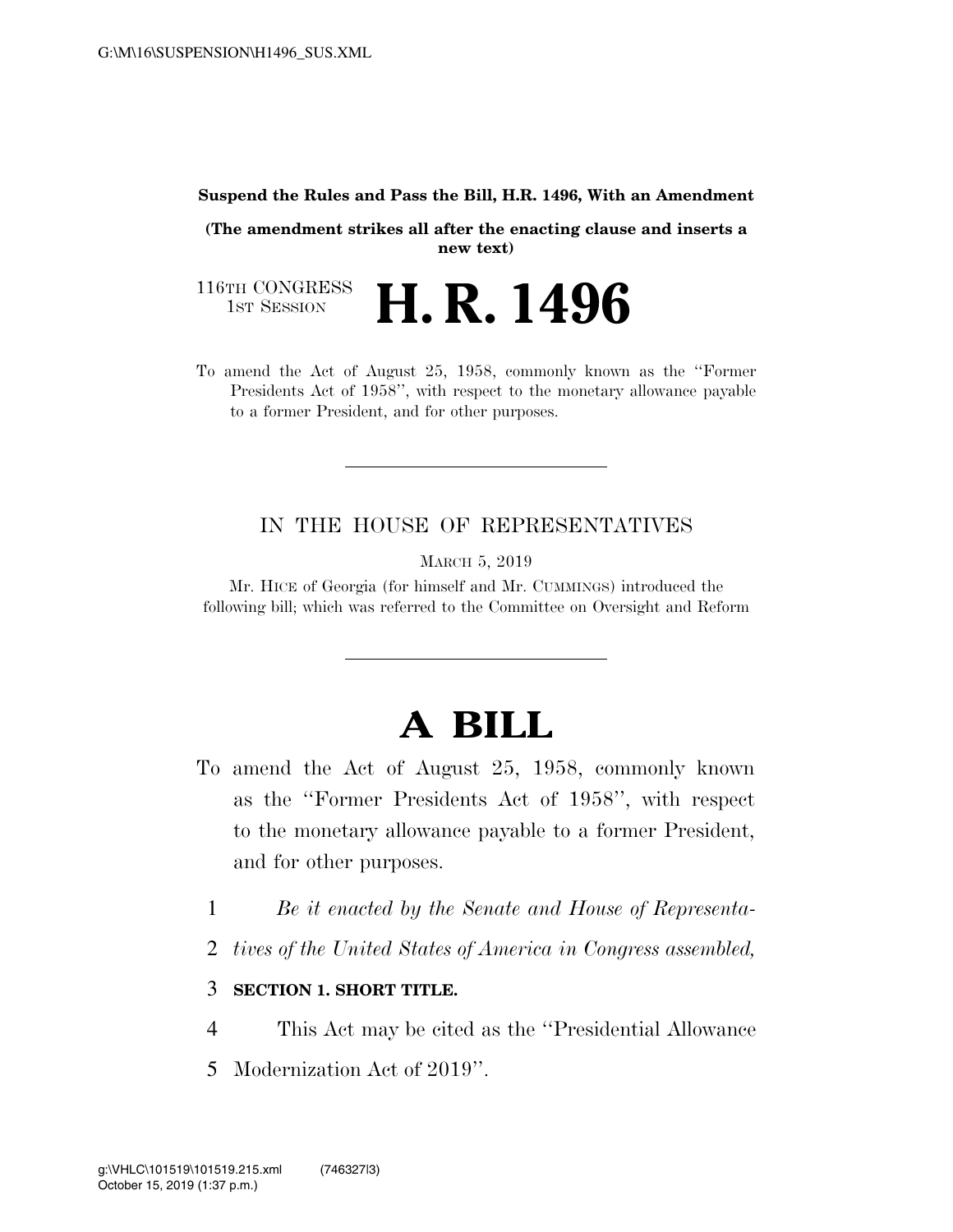## **SEC. 2. AMENDMENTS.**

| 2  | (a) IN GENERAL.—The Act entitled "An Act to pro-              |
|----|---------------------------------------------------------------|
| 3  | vide retirement, clerical assistants, and free mailing privi- |
| 4  | leges to former Presidents of the United States, and for      |
| 5  | other purposes", approved August 25, 1958 (commonly           |
| 6  | known as the "Former Presidents Act of 1958") (3 U.S.C.       |
| 7  | $102$ note), is amended—                                      |
| 8  | $(1)$ by striking "That $(a)$ each" and inserting             |
| 9  | the following:                                                |
| 10 | "SECTION 1. FORMER PRESIDENTS LEAVING OFFICE BE-              |
| 11 | PRESIDENTIAL ALLOWANCE<br><b>FORE</b><br>MOD-                 |
| 12 | <b>ERNIZATION ACT OF 2019.</b>                                |
| 13 | $\lq\lq$ (a) Each'';                                          |
| 14 | $(2)$ by redesignating subsection $(g)$ as section 3          |
| 15 | and adjusting the margin accordingly; and                     |
| 16 | $(3)$ by inserting after section 1, as so des-                |
| 17 | ignated, the following:                                       |
| 18 | "SEC. 2. FORMER PRESIDENTS LEAVING OFFICE AFTER               |
| 19 | PRESIDENTIAL ALLOWANCE MODERNIZA-                             |
| 20 | TION ACT OF 2019.                                             |
| 21 | "(a) ANNUITIES AND ALLOWANCES.-                               |
| 22 | "(1) ANNUITY.—Each modern former President                    |
| 23 | shall be entitled for the remainder of his or her life        |
| 24 | to receive from the United States an annuity at the           |
| 25 | rate of \$200,000 per year, subject to subsections            |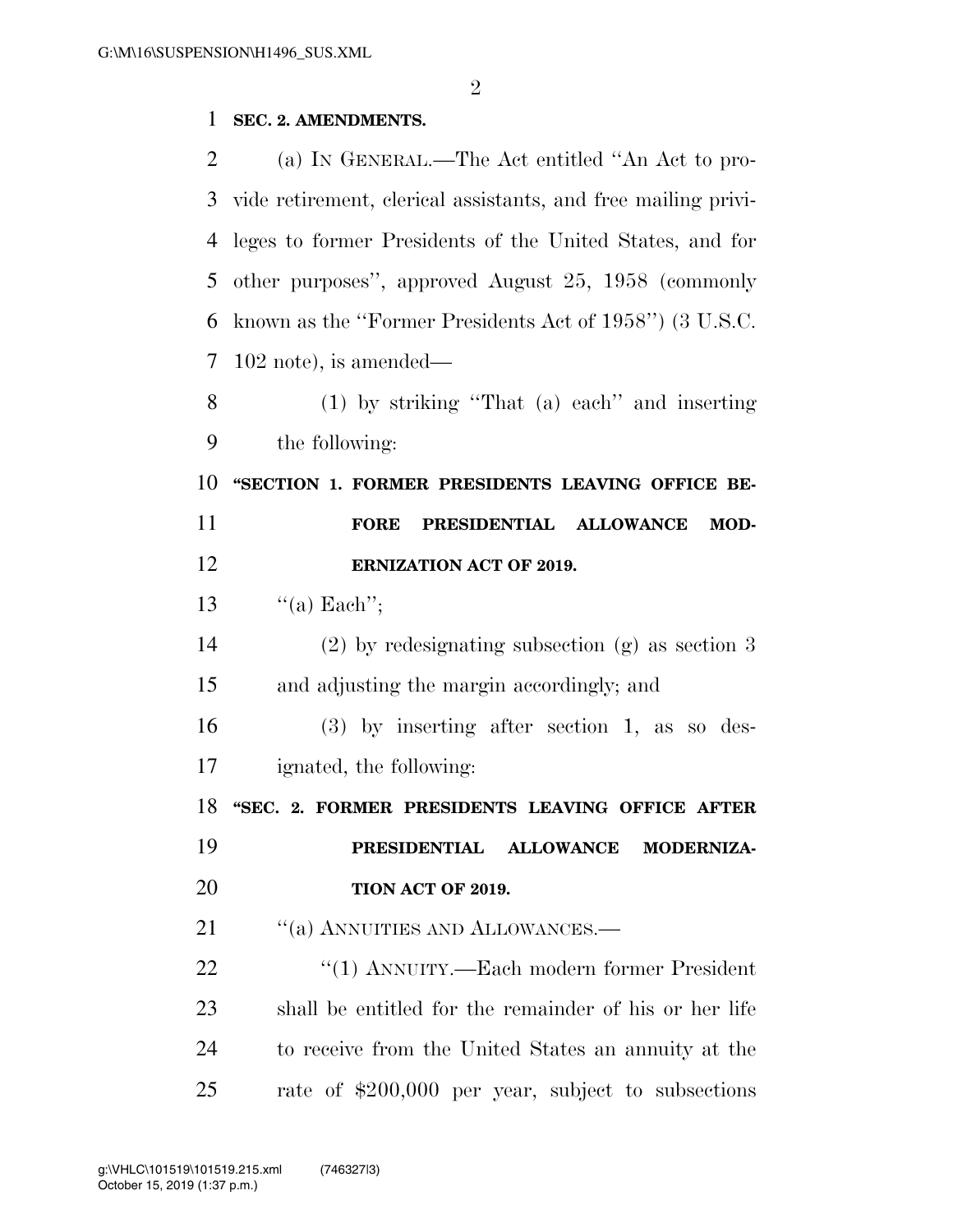| $\mathbf{1}$   | $(b)(2)$ and $(c)$ , to be paid by the Secretary of the       |
|----------------|---------------------------------------------------------------|
| $\overline{2}$ | Treasury.                                                     |
| 3              | "(2) ALLOWANCE.—The Administrator of Gen-                     |
| $\overline{4}$ | eral Services is authorized to provide each modern            |
| 5              | former President a monetary allowance at the rate             |
| 6              | of \$200,000 per year, subject to the availability of         |
| 7              | appropriations and subsections $(b)(2)$ , $(c)$ , and $(d)$ . |
| 8              | "(b) DURATION; FREQUENCY.-                                    |
| 9              | "(1) IN GENERAL.—The annuity and allowance                    |
| 10             | under subsection (a) shall each—                              |
| 11             | $\lq\lq$ commence on the day after the date                   |
| 12             | on which an individual becomes a modern                       |
| 13             | former President;                                             |
| 14             | $\lq\lq$ terminate on the date on which the                   |
| 15             | modern former President dies; and                             |
| 16             | $\lq\lq$ (C) be payable on a monthly basis.                   |
| 17             | $``(2)$ APPOINTIVE OR ELECTIVE POSITIONS.—                    |
| 18             | The annuity and allowance under subsection (a)                |
| 19             | shall not be payable for any period during which a            |
| 20             | modern former President holds an appointive or                |
| 21             | elective position in or under the Federal Government          |
| <u>22</u>      | to which is attached a rate of pay other than a               |
| 23             | nominal rate.                                                 |
| 24             | "(c) COST-OF-LIVING INCREASES.—Effective Decem-               |
|                |                                                               |

ber 1 of each year, each annuity and allowance under sub-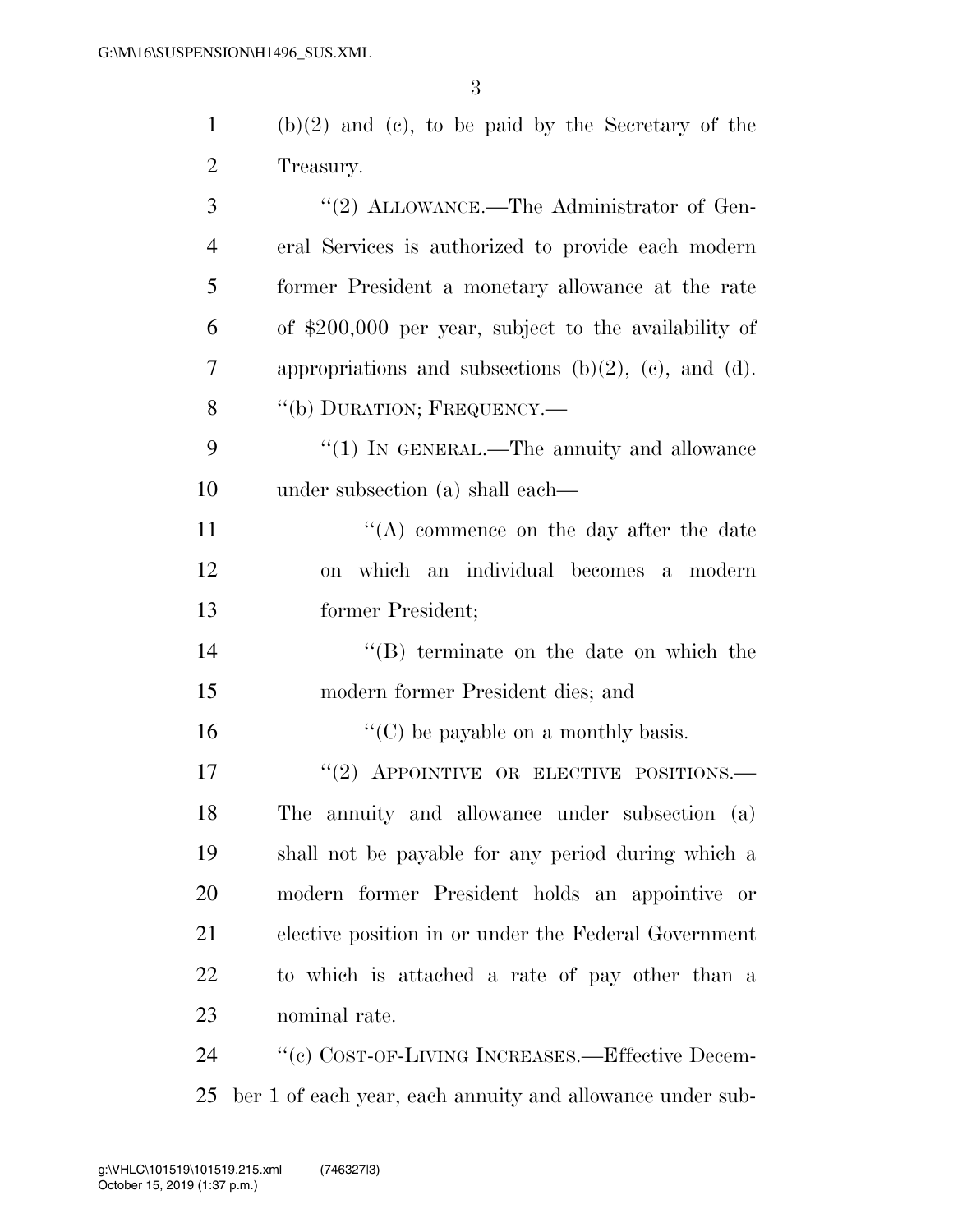section (a) that commenced before that date shall be in- creased by the same percentage by which benefit amounts under title II of the Social Security Act (42 U.S.C. 401 et seq.) are increased, effective as of that date, as a result of a determination under section 215(i) of that Act (42 U.S.C. 415(i)).

| $\overline{7}$ | "(d) LIMITATION ON MONETARY ALLOWANCE.-              |
|----------------|------------------------------------------------------|
| 8              | "(1) IN GENERAL.—Notwithstanding any other           |
| 9              | provision of this section, the monetary allowance    |
| 10             | payable under subsection $(a)(2)$ to a modern former |
| 11             | President for any 12-month period—                   |
| 12             | "(A) except as provided in subparagraph              |
| 13             | (B), may not exceed the amount by which—             |
| 14             | "(i) the monetary allowance that (but)               |
| 15             | for this subsection) would otherwise be so           |
| 16             | payable for such 12-month period, exceeds            |
| 17             | (if at all)                                          |
| 18             | "(ii) the applicable reduction amount                |
| 19             | for such 12-month period; and                        |
| 20             | $\lq\lq (B)$ shall not be less than the amount de-   |
| 21             | termined under paragraph (4).                        |
| 22             | $``(2)$ DEFINITION.—                                 |
| 23             | "(A) IN GENERAL.—For purposes of para-               |

 graph (1), the term 'applicable reduction amount' means, with respect to any modern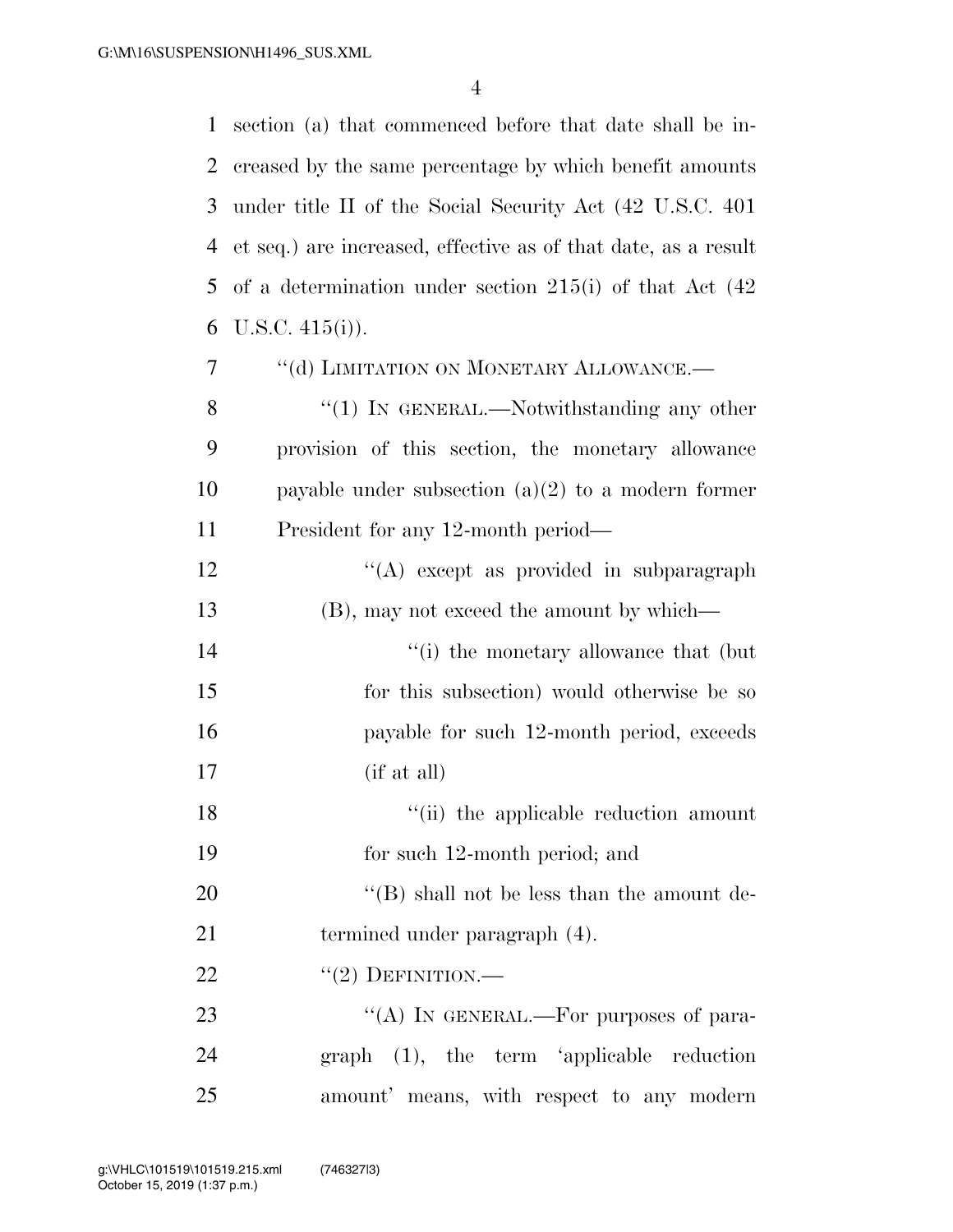| $\mathbf{1}$   | former President and in connection with any        |
|----------------|----------------------------------------------------|
| $\overline{2}$ | 12-month period, the amount by which—              |
| 3              | $\lq\lq$ (i) the sum of —                          |
| $\overline{4}$ | $\lq\lq$ the adjusted gross income                 |
| 5              | (as defined in section 62 of the Inter-            |
| 6              | nal Revenue Code of 1986) of the                   |
| 7              | modern former President for the most               |
| 8              | recent taxable year for which a tax re-            |
| 9              | turn is available; and                             |
| 10             | $\lq$ (II) any interest excluded from              |
| 11             | gross income of the modern<br>the                  |
| 12             | former President under section 103 of              |
| 13             | such Code for such taxable year, ex-               |
| 14             | ceeds (if at all)                                  |
| 15             | $``(ii)$ \$400,000, subject to subpara-            |
| 16             | graph(C).                                          |
| 17             | "(B) JOINT RETURNS.—In the case of a               |
| 18             | joint return, subclauses (I) and (II) of subpara-  |
| 19             | graph $(A)(i)$ shall be applied by taking into ac- |
| 20             | count both the amounts properly allocable to       |
| 21             | the modern former President and the amounts        |
| 22             | properly allocable to the spouse of the modern     |
| 23             | former President.                                  |
| 24             | COST-OF-LIVING INCREASES.—The<br>``(C)             |
| 25             | dollar amount specified in subparagraph $(A)(ii)$  |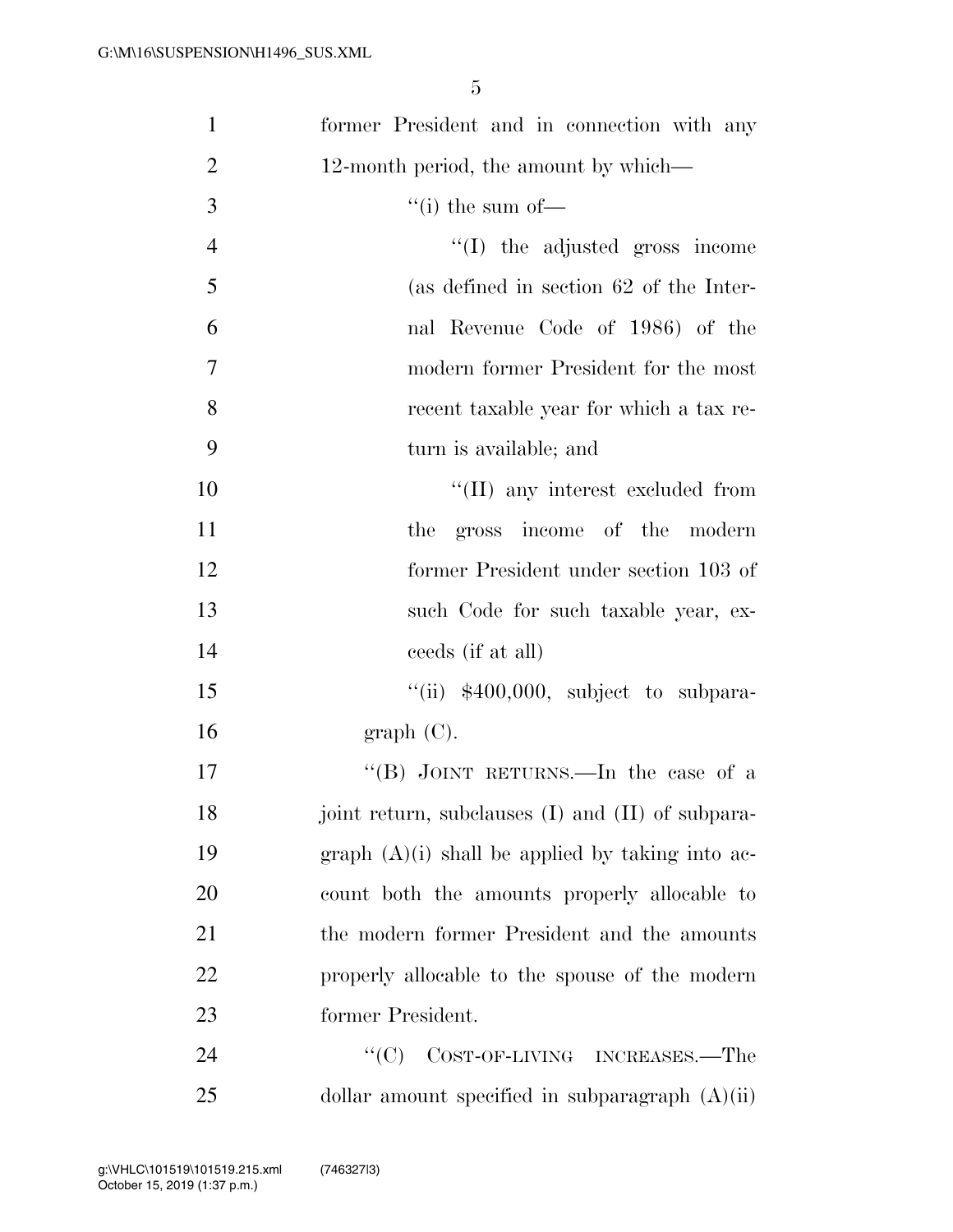| $\mathbf{1}$   | shall be adjusted at the same time that, and by   |
|----------------|---------------------------------------------------|
| $\overline{2}$ | the same percentage by which, the monetary al-    |
| 3              | lowance of the modern former President is in-     |
| $\overline{4}$ | creased under subsection (c) (disregarding this   |
| 5              | subsection).                                      |
| 6              | $``(3)$ DISCLOSURE REQUIREMENT.—                  |
| $\overline{7}$ | "(A) DEFINITIONS.—In this paragraph—              |
| 8              | "(i) the terms 'return' and 'return in-           |
| 9              | formation' have the meanings given those          |
| 10             | terms in section $6103(b)$ of the Internal        |
| 11             | Revenue Code of 1986; and                         |
| 12             | "(ii) the term 'Secretary' means the              |
| 13             | Secretary of the Treasury or the Secretary        |
| 14             | of the Treasury's delegate.                       |
| 15             | "(B) REQUIREMENT.— $A$ modern former              |
| 16             | President may not receive a monetary allowance    |
| 17             | under subsection $(a)(2)$ unless the modern       |
| 18             | former President discloses to the Secretary,      |
| 19             | upon the request of the Secretary, any return     |
| 20             | or return information of the modern former        |
| 21             | President or spouse of the modern former          |
| 22             | President that the Secretary determines is nec-   |
| 23             | essary for purposes of calculating the applicable |
| 24             | reduction amount under paragraph $(2)$ of this    |
| 25             | subsection.                                       |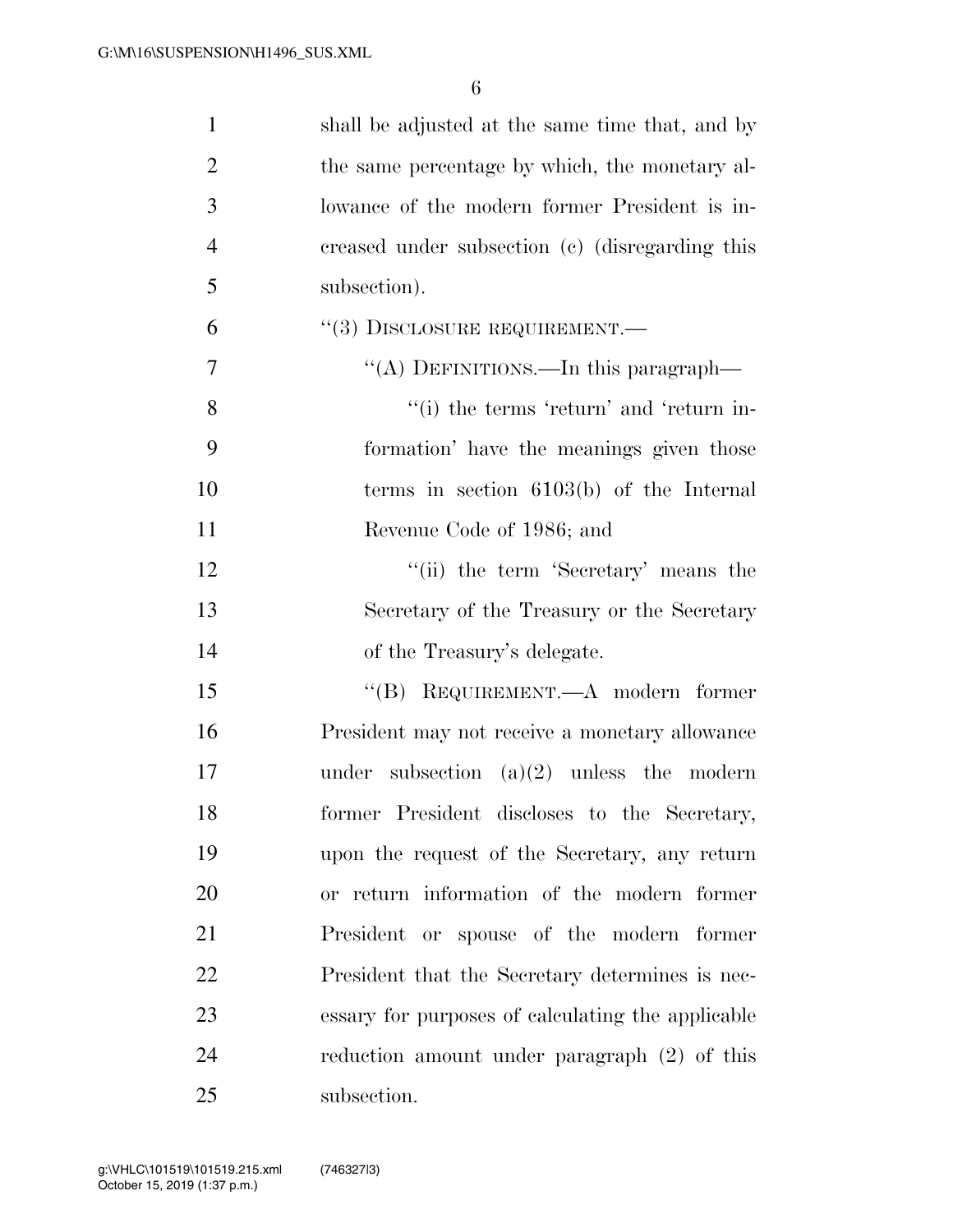| $\mathbf{1}$   | "(C) CONFIDENTIALITY.-Except as pro-                  |
|----------------|-------------------------------------------------------|
| $\overline{2}$ | vided in section 6103 of the Internal Revenue         |
| 3              | Code of 1986 and notwithstanding any other            |
| $\overline{4}$ | provision of law, the Secretary may not, with         |
| 5              | respect to a return or return information dis-        |
| 6              | closed to the Secretary under subparagraph            |
| 7              | $(B)$ —                                               |
| 8              | "(i) disclose the return or return in-                |
| 9              | formation to any entity or person; or                 |
| 10             | "(ii) use the return or return informa-               |
| 11             | tion for any purpose other than to cal-               |
| 12             | culate the applicable reduction amount                |
| 13             | under paragraph $(2)$ .                               |
| 14             | $``(4)$ INCREASED COSTS DUE TO<br>SECURITY            |
| 15             | NEEDS.—With respect to the monetary allowance         |
| 16             | that would be payable to a modern former President    |
| 17             | under subsection $(a)(2)$ for any 12-month period but |
| 18             | for the limitation under paragraph $(1)(A)$ of this   |
| 19             | subsection, the Administrator of General Services, in |
| 20             | coordination with the Director of the United States   |
| 21             | Secret Service, shall determine the amount of the al- |
| 22             | lowance that is needed to pay the increased cost of   |
| 23             | doing business that is attributable to the security   |
| 24             | needs of the modern former President.                 |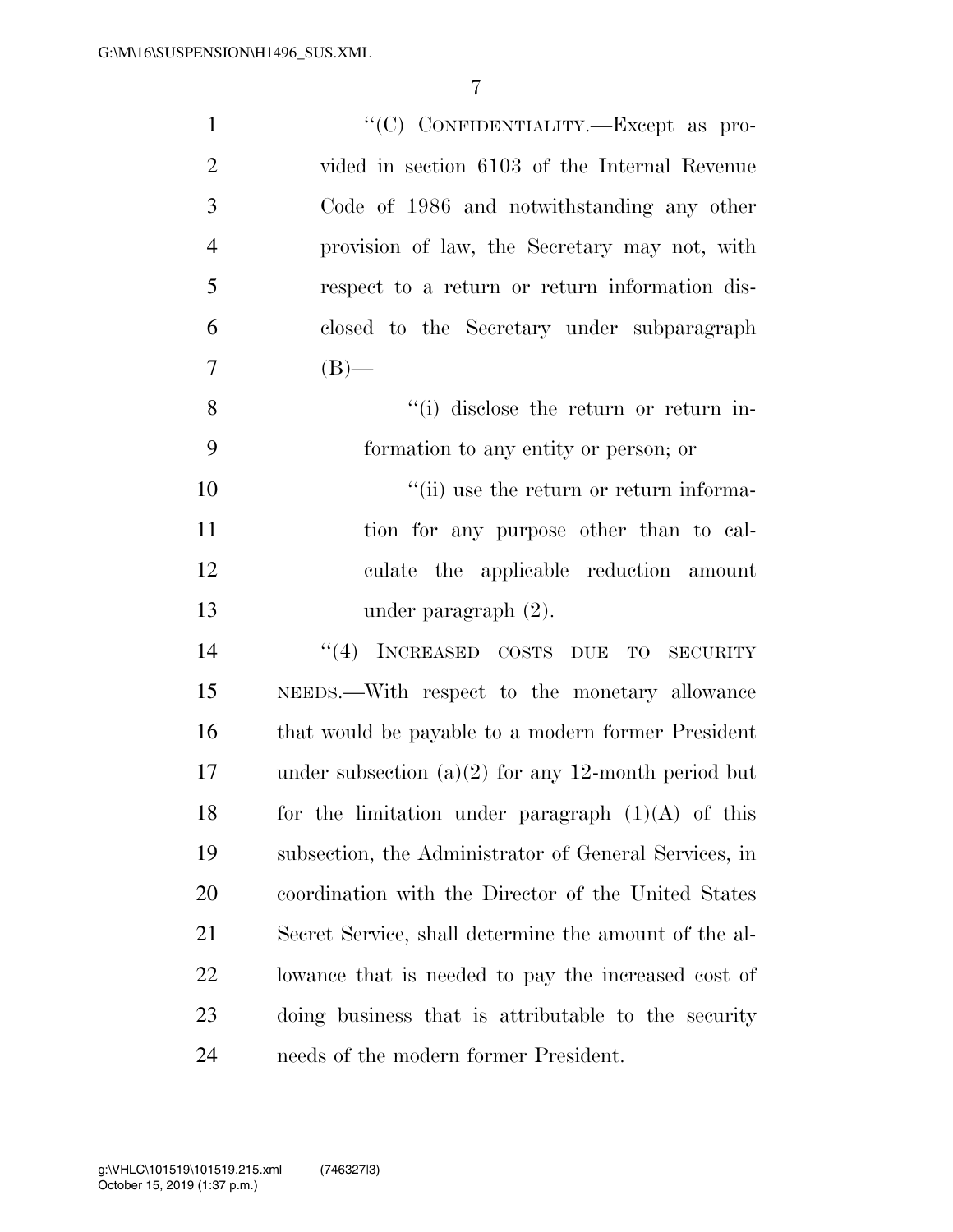''(e) WIDOWS AND WIDOWERS.—The widow or wid- ower of each modern former President shall be entitled to receive from the United States a monetary allowance at a rate of \$100,000 per year (subject to paragraph (4)), payable monthly by the Secretary of the Treasury, if such widow or widower shall waive the right to each other annu- ity or pension to which she or he is entitled under any other Act of Congress. The monetary allowance of such widow or widower—  $10 \t\t\t\t\t''(1)$  commences on the day after the modern former President dies;  $\frac{12}{2}$  ''(2) terminates on the last day of the month before such widow or widower dies;  $\frac{14}{2}$  ''(3) is not payable for any period during which such widow or widower holds an appointive or elec-16 tive office or position in or under the Federal Gov-ernment to which is attached a rate of pay other

- than a nominal rate; and
- 19 ''(4) shall, after its commencement date, be in- creased at the same time that, and by the same per- centage by which, annuities of modern former Presi-dents are increased under subsection (c).

23 "'(f) DEFINITION.—In this section, the term 'modern former President' means a person—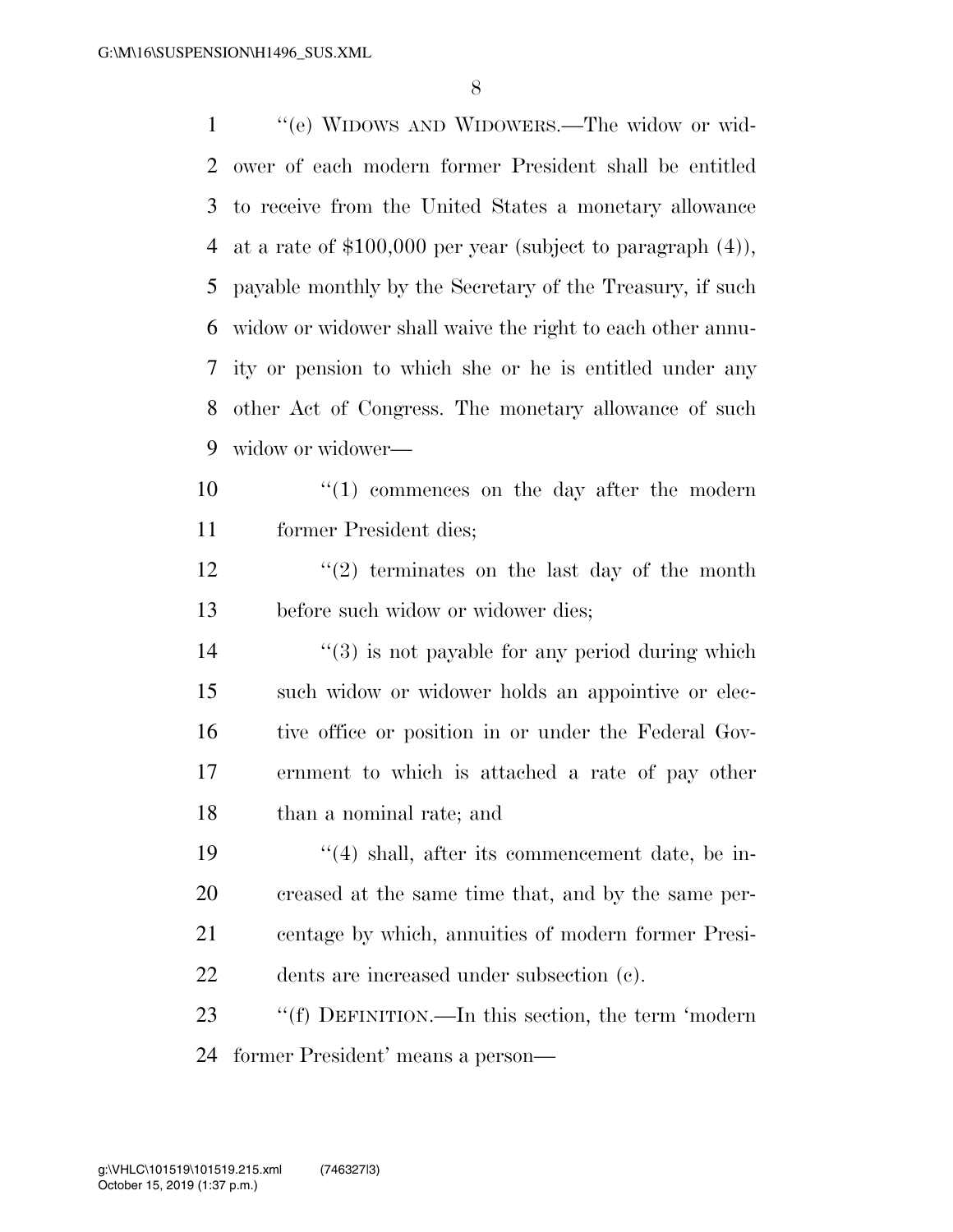| $\mathbf{1}$   | $\cdot$ (1) who shall have held the office of President |
|----------------|---------------------------------------------------------|
| $\overline{2}$ | of the United States of America;                        |
| 3              | $\lq(2)$ whose service in such office shall have ter-   |
| $\overline{4}$ | minated—                                                |
| 5              | "(A) other than by removal pursuant to                  |
| 6              | section 4 of article II of the Constitution of the      |
| 7              | United States of America; and                           |
| 8              | $\lq\lq$ after the date of enactment of the             |
| 9              | Presidential Allowance Modernization Act of             |
| 10             | $2019$ ; and                                            |
| 11             | $(3)$ who does not then currently hold such of-         |
| 12             | fice.".                                                 |
| 13             | (b) TECHNICAL AND CONFORMING AMENDMENTS.-               |
| 14             | The Former Presidents Act of 1958 is amended—           |
| 15             | $(1)$ in section $1(f)(2)$ , as designated by this sec- |
| 16             | $tion$ —                                                |
| 17             | (A) by striking "terminated other than"                 |
| 18             | and inserting the following: "terminated—               |
| 19             | "(A) other than"; and                                   |
| 20             | (B) by adding at the end the following:                 |
| 21             | $\lq\lq$ (B) on or before the date of enactment of      |
| 22             | the Presidential Allowance Modernization Act of         |
| 23             | $2019$ ; and"; and                                      |
| 24             | $(2)$ in section 3, as redesignated by this sec-        |
| 25             | tion-                                                   |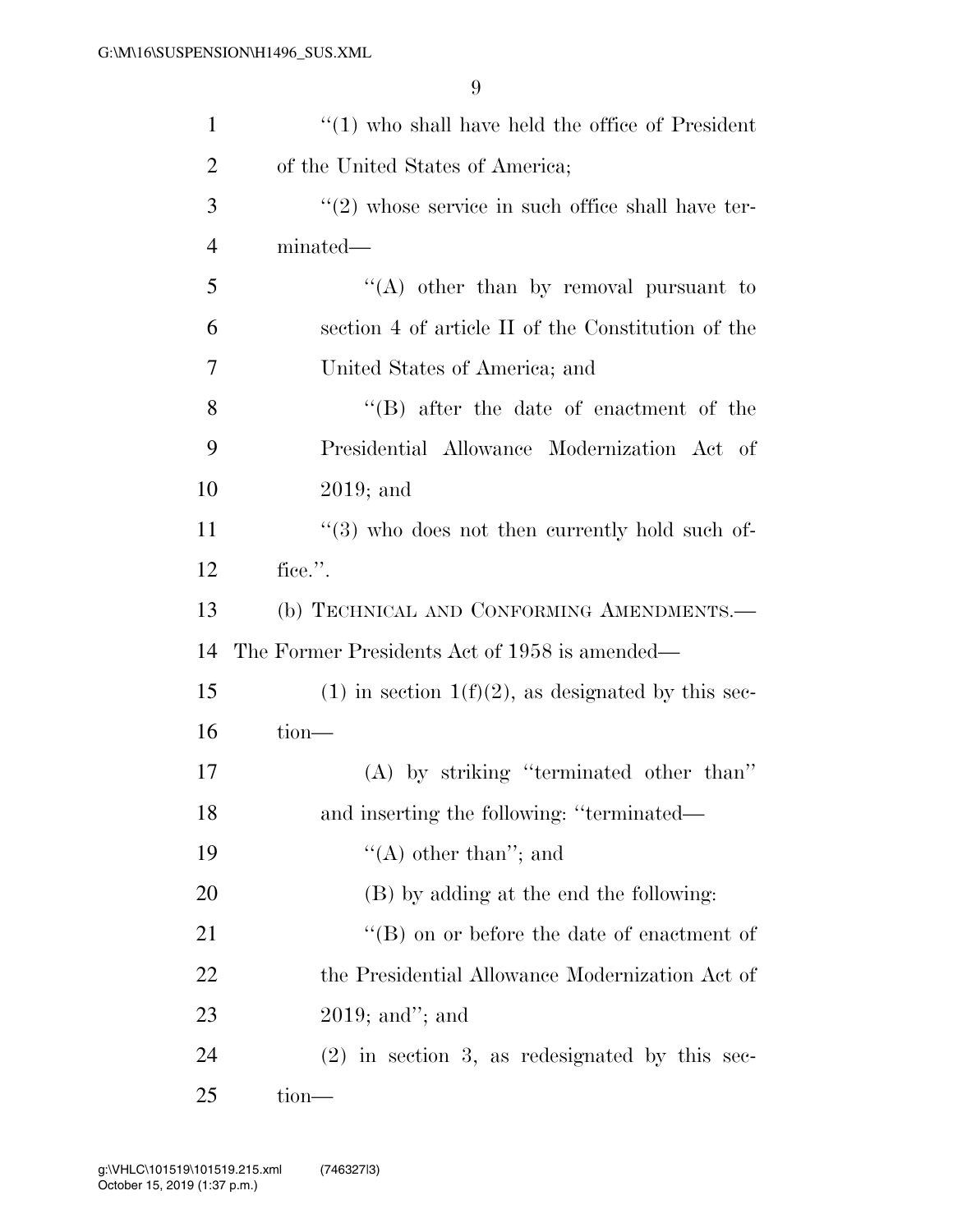| $\mathbf{1}$   | $(A)$ by inserting after the section enu-                   |
|----------------|-------------------------------------------------------------|
| $\overline{2}$ | merator the following: "AUTHORIZATION OF                    |
| 3              | <b>APPROPRIATIONS."</b> ; and                               |
| $\overline{4}$ | (B) by inserting "or modern former Presi-                   |
| 5              | dent" after "former President" each place that              |
| 6              | term appears.                                               |
| 7              | SEC. 3. RULE OF CONSTRUCTION.                               |
| 8              | Nothing in this Act or an amendment made by this            |
| 9              | Act shall be construed to affect—                           |
| 10             | (1) any provision of law relating to the security           |
| 11             | or protection of a former President or modern               |
| 12             | former President, or a member of the family of a            |
| 13             | former President or modern former President; or             |
| 14             | (2) funding, under the Former Presidents Act                |
| 15             | of 1958 or any other law, to carry out any provision        |
| 16             | of law described in paragraph (1).                          |
| 17             | SEC. 4. APPLICABILITY.                                      |
| 18             | Section 2 of the Former Presidents Act of 1958, as          |
| 19             | added by section $2(a)(3)$ of this Act, shall not apply to- |
| 20             | (1) any individual who is a former President on             |
| 21             | the date of enactment of this Act; or                       |
| 22             | (2) the widow or widower of an individual de-               |
| 23             | scribed in paragraph $(1)$ .                                |